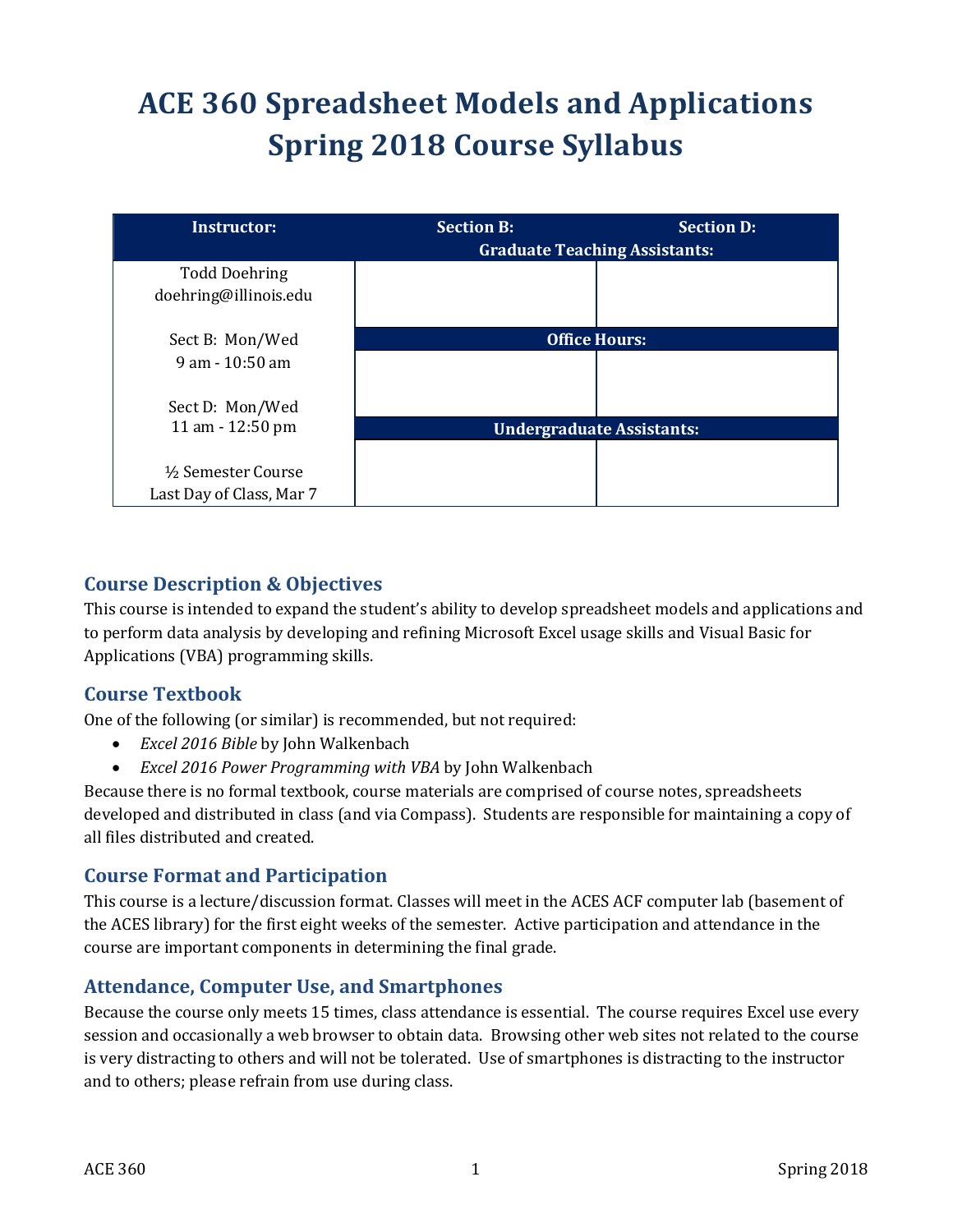## **Promptness**

**This course also emphasizes the important attributes of business success. One of these attributes is being on time. It is very disruptive to have students walking in while class is in session. If you have a difficult time getting to class on time, please see me, otherwise this will impact the participation/ attendance portion your grade.**

## **Student-Faculty Communication**

Email is the best method to contact me or TAs with questions or concerns.

## **Grading**

#### *Assignments*

There will be three formal Excel modeling assignments during the course. Almost one week is provided to complete each assignment; assignments are distributed on a Wednesday during class and are due the subsequent Tuesday evening at 11:59 pm. All assignments will be distributed and submitted electronically via Compass. Late assignments are not accepted. The first two assignments are worth 10% of the total grade, while the third assignment is worth 15% of the total grade.

#### *Midterm Exam*

A mid-term exam will be given per the date below, and will require completion of Excel worksheets and charts using functions, formats, methods, and development skills and techniques learned in 1st half of the course. The midterm exam is worth 25% of the total grade.

#### *Final Exam*

A final exam will be given on the last day of the class. The final exam requires completion of Excel worksheets and charts using functions, formats, methods, and development skills and techniques learned during the entire course. The final exam is worth 30% of the total grade.

#### *Participation/Attendance*

Attending class, participating in discussion, and submitting workbooks developed in class will be worth 10% of the total grade. Attendance is automatically taken at the beginning of each class.

#### *Grading*

The +/- grading system will be used.

Illinois Compass will be used to store and retrieve grades.

| Grading Weights |
|-----------------|
|                 |

| Item                            | $\frac{0}{0}$ | <b>When/Due Date</b> |
|---------------------------------|---------------|----------------------|
| <b>Assignment 1</b>             | 10            | 11:59 pm, Jan 30     |
| <b>Assignment 2</b>             | 10            | 11:59 pm, Feb 20     |
| <b>Assignment 3</b>             | 15            | 11:59 pm, Feb 27     |
| Mid-term                        | 25            | In Class, Feb 7      |
| <b>Final</b>                    | 30            | In Class, Mar 7      |
| <b>Participation/Attendance</b> | 10            |                      |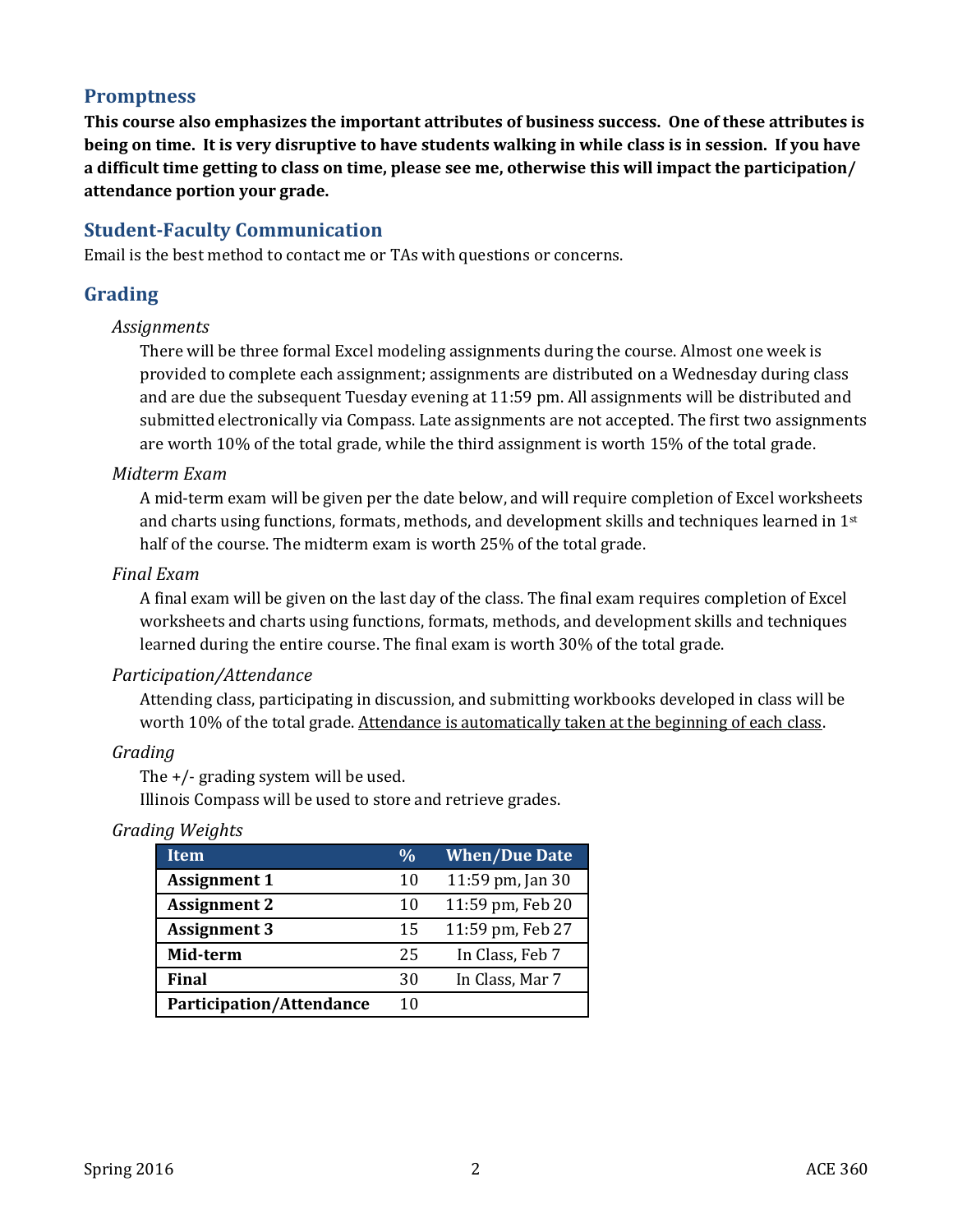## **Professionalism and Academic Integrity**

The University statement on your obligation to maintain academic integrity is:

"If you engage in an act of academic dishonesty, you will become liable to severe disciplinary action. Such acts include cheating; falsification or invention of any information or citation in an academic endeavor; helping or attempting to help others commit academic infractions; plagiarism; offering bribes, favors or threats; academic interference; computerrelated infractions; and failure to comply with research regulations."

The University of Illinois at Urbana-Champaign *Student Code* should also be considered as a part of this syllabus. Students should pay particular attention to Article 1, Part 4: Academic Integrity. Read the Code at the following URL:<http://studentcode.illinois.edu/> .

Academic dishonesty may result in a failing grade. Every student is expected to review and abide by the Academic Integrity Policy: [http://studentcode.illinois.edu/.](http://studentcode.illinois.edu/) Ignorance is not an excuse for any academic dishonesty. It is your responsibility to read this policy to avoid any misunderstanding. Do not hesitate to ask the instructor(s) if you are ever in doubt about what constitutes plagiarism, cheating, or any other breach of academic integrity.

#### **Students with Disabilities**

To obtain disability-related academic adjustments and/or auxiliary aids, students with disabilities must contact the course instructor as soon as possible. To insure that disability-related concerns are properly addressed from the beginning, students with disabilities who require assistance to participate in this class should contact Disability Resources and Educational Services (DRES) and see the instructor as soon as possible. If you need accommodations for any sort of disability, please speak to me after class, or make an appointment to see me, or see me during my office hours. DRES provides students with academic accommodations, access, and support services. To contact DRES you may visit 1207 S. Oak St., Champaign, call 333-4603 (V/TDD), or e-mail a message t[o disability@uiuc.edu.](mailto:disability@uiuc.edu) [http://www.disability.illinois.edu/.](http://www.disability.illinois.edu/)

#### **Emergency Response Recommendations**

Emergency response recommendations can be found at the following website: [http://police.illinois.edu/emergency-preparedness/.](http://police.illinois.edu/emergency-preparedness/) You are encouraged you to review this website and the campus building floor plans website within the first 10 days of class. [http://police.illinois.edu/emergency-preparedness/building-emergency-action-plans/.](http://police.illinois.edu/emergency-preparedness/building-emergency-action-plans/)

## **Family Educational Rights and Privacy Act (FERPA)**

Any student who has suppressed their directory information pursuant to *Family Educational Rights and Privacy Act* (FERPA) should self-identify to the instructor to ensure protection of the privacy of their attendance in this course. See<http://registrar.illinois.edu/ferpa> for more information on FERPA.